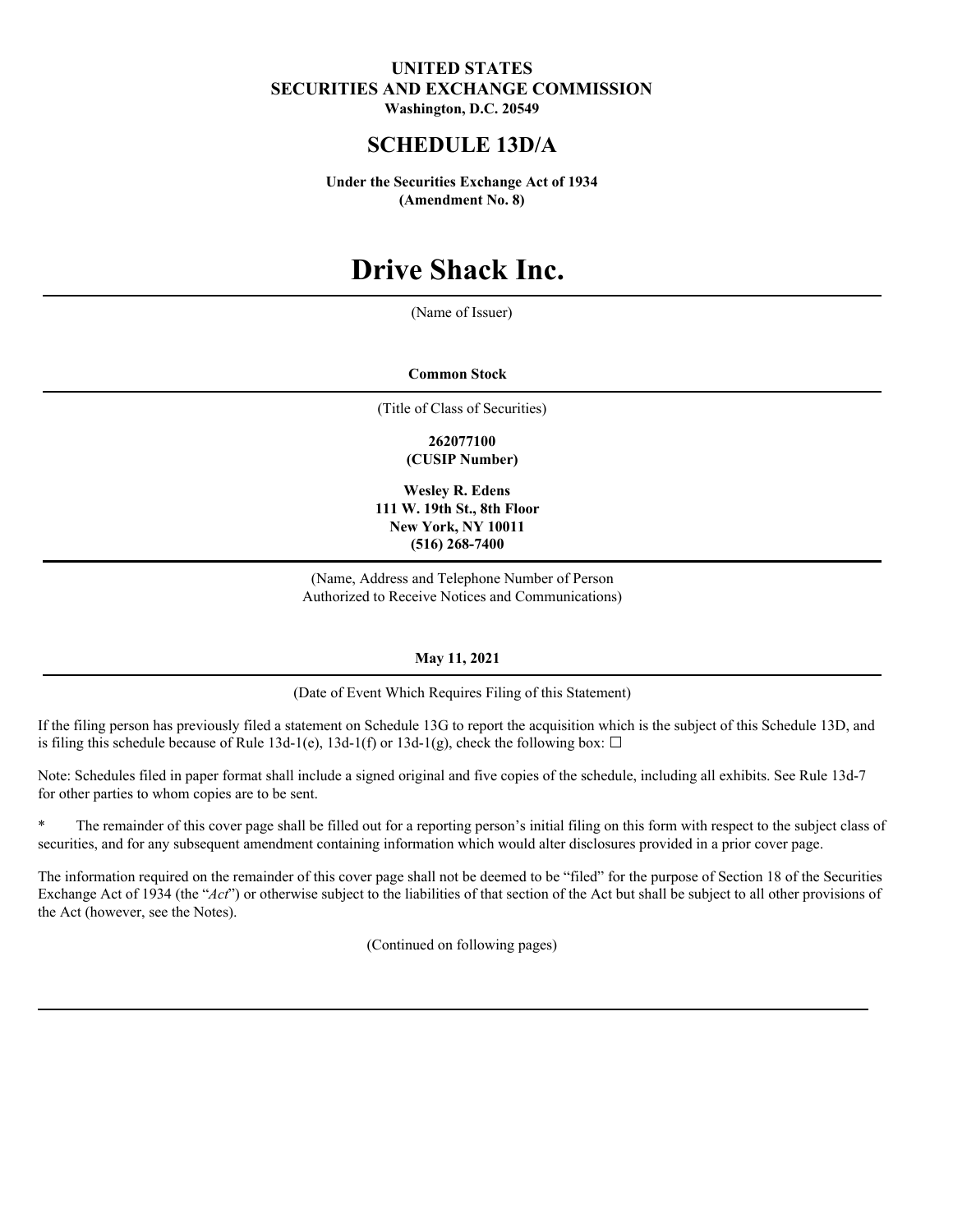#### **SCHEDULE 13D**

| CUSIP No. 262077100                      |                                                                                        |                                                                                          |            |  |  |
|------------------------------------------|----------------------------------------------------------------------------------------|------------------------------------------------------------------------------------------|------------|--|--|
| $\mathbf{1}$                             | <b>NAMES OF REPORTING PERSONS</b>                                                      |                                                                                          |            |  |  |
|                                          | Wesley R. Edens                                                                        |                                                                                          |            |  |  |
| 2                                        | <b>CHECK THE APPROPRIATE BOX IF A MEMBER OF A GROUP</b>                                |                                                                                          | (a)<br>(b) |  |  |
| 3                                        | <b>SEC USE ONLY</b>                                                                    |                                                                                          |            |  |  |
|                                          | <b>SOURCE OF FUNDS (SEE INSTRUCTIONS)</b><br>4                                         |                                                                                          |            |  |  |
|                                          | $N/A$ (please see Item 3)                                                              |                                                                                          |            |  |  |
| 5                                        | CHECK BOX IF DISCLOSURE OF LEGAL PROCEEDINGS IS REQUIRED PURSUANT TO ITEM 2(D) OR 2(E) |                                                                                          |            |  |  |
| 6                                        | <b>CITIZENSHIP OR PLACE OF ORGANIZATION</b>                                            |                                                                                          |            |  |  |
|                                          | <b>United States</b>                                                                   |                                                                                          |            |  |  |
|                                          | 7                                                                                      | <b>SOLE VOTING POWER</b>                                                                 |            |  |  |
|                                          |                                                                                        | 11,366,762                                                                               |            |  |  |
| <b>NUMBER OF</b><br><b>SHARES</b>        | 8                                                                                      | <b>SHARED VOTING POWER</b>                                                               |            |  |  |
| <b>BENEFICIALLY</b>                      |                                                                                        | $\boldsymbol{0}$                                                                         |            |  |  |
| <b>OWNED BY EACH</b><br><b>REPORTING</b> | 9                                                                                      | <b>SOLE DISPOSITIVE POWER</b>                                                            |            |  |  |
| <b>PERSON WITH</b>                       |                                                                                        | 11,366,762                                                                               |            |  |  |
|                                          | 10                                                                                     | <b>SHARED DISPOSITIVE POWER</b>                                                          |            |  |  |
|                                          |                                                                                        | $\boldsymbol{0}$                                                                         |            |  |  |
| 11                                       |                                                                                        | AGGREGATE AMOUNT BENEFICIALLY OWNED BY EACH REPORTING PERSON                             |            |  |  |
|                                          | 11,366,762                                                                             |                                                                                          |            |  |  |
| 12                                       |                                                                                        | CHECK BOX IF THE AGGREGATE AMOUNT IN ROW (11) EXCLUDES CERTAIN SHARES (SEE INSTRUCTIONS) | $\Box$     |  |  |
| 13                                       | PERCENT OF CLASS REPRESENTED BY AMOUNT IN ROW (11)                                     |                                                                                          |            |  |  |
|                                          | $12.3\%/1)$                                                                            |                                                                                          |            |  |  |
| 14                                       | TYPE OF REPORTING PERSON (SEE INSTRUCTIONS)                                            |                                                                                          |            |  |  |
|                                          | ${\rm IN}$                                                                             |                                                                                          |            |  |  |
|                                          |                                                                                        |                                                                                          |            |  |  |

(1) All percentages of Common Shares (as defined below) outstanding contained herein are based on 92,385,019 Common Shares outstanding as of May 9, 2022, as reported by the Issuer in its Form 10-Q filed with the Securities and Exchange Commission on May 10, 2022.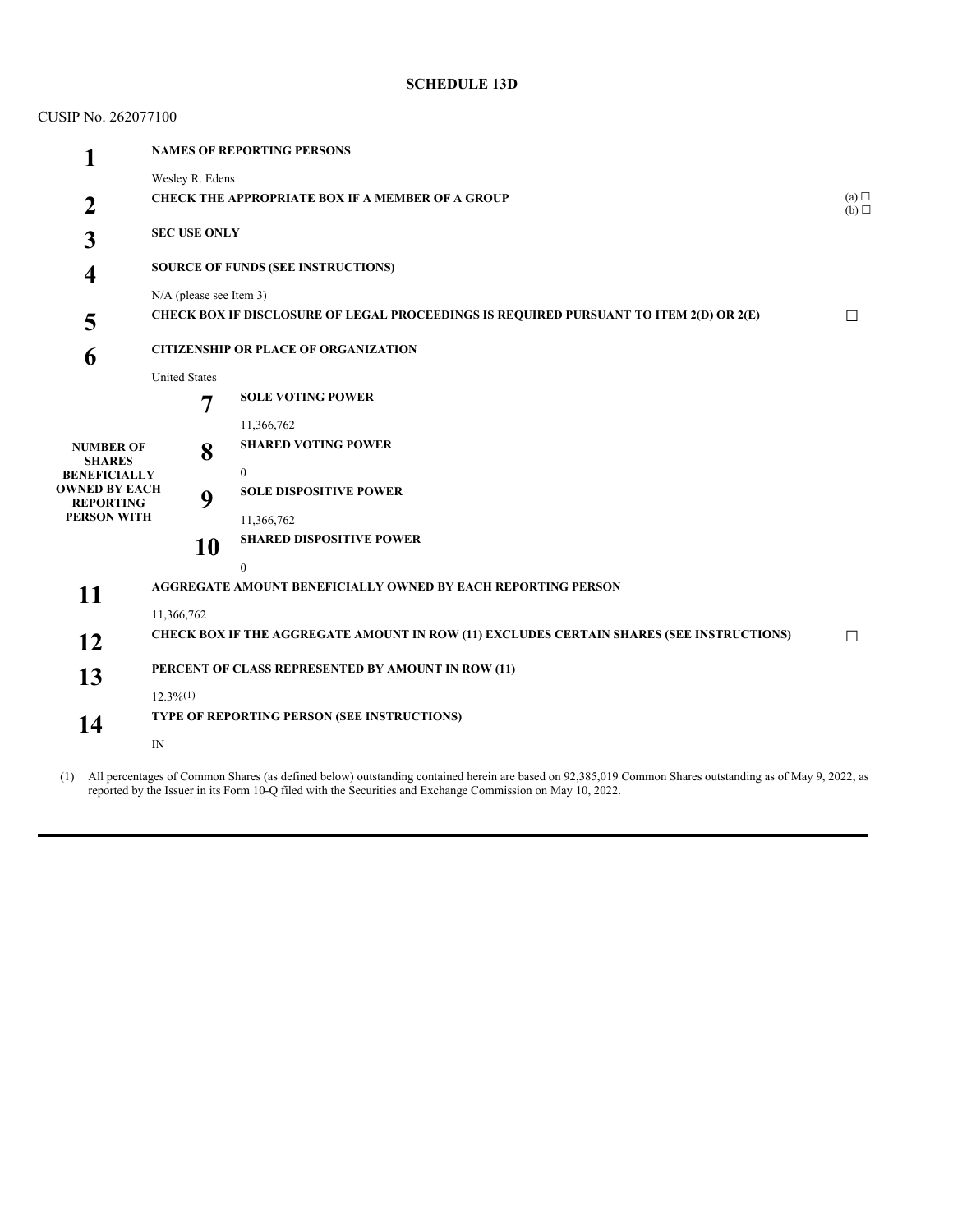#### **Explanatory Note:**

This filing constitutes Amendment No. 8 (this "*Amendment*") to the Schedule 13D filed by Wesley R. Edens (the "*Reporting Person*") with the Securities and Exchange Commission (the "*SEC*") on December 22, 2016 (the "*Original Schedule 13D*"), as amended by Amendment No. 1 filed on March 8, 2017, Amendment No. 2 filed on November 20, 2017, Amendment No. 3 filed on May 17, 2018, Amendment No. 4 filed on March 13, 2020, Amendment No. 5 filed on February 3, 2021, Amendment No. 6 filed on March 18, 2021 and Amendment No. 7 filed on June 15, 2021 (as so amended, the "*Schedule 13D*") with respect to the common stock, par value \$0.01 per share (the "*Common Shares*"), of Drive Shack Inc., a Maryland corporation (the "*Issuer*").

Unless set forth below, all previous Items of the Original Schedule 13D, as previously amended, are unchanged. Capitalized terms used in this Amendment and not otherwise defined shall have the same meanings ascribed to them in the Original Schedule 13D, as previously amended.

#### **Item 3. Source and Amount of Funds or Other Consideration**

Item 3 to the Schedule 13D is hereby amended by the addition of the following text:

The information set forth in Item 5(c) of this Amendment No. 8 is incorporated herein by reference.

#### **Item 5. Interest in Securities of the Issuer**

Item 5 to the Schedule 13D is hereby amended and restated as follows:

All percentages of Common Shares outstanding contained herein are based on 92,385,019 Common Shares outstanding as of May 9, 2022, as reported by the Issuer in its Form 10-Q filed with the Securities and Exchange Commission on May 10, 2022.

Of the Common Shares over which the Reporting Person has sole voting and dispositive power, (i) 5,502,368 Common Shares are held by him directly; (ii) 5,847,728 Common Shares are held by WRE 2021 Trust LLC, which is owned by The Wesley R. Edens 2021 Family Trust (formerly the The Wesley R. Edens 2011 GRAT Family Trust), for which the Reporting Person serves as trustee; and (iii) 16,666 Common Shares are held by Chinook Charitable Trust, for which the Reporting Person serves as trustee. The Reporting Person therefore beneficially owns an aggregate of 11,366,762 Common Shares, representing 12.3% of the Common Shares.

The following table sets forth all acquisitions made by the Reporting Person over the past 60 days, including purchases of 2,000,000 Common Shares by the Reporting Person directly and 2,000,000 Common Shares made indirectly through WRE 2021 Trust LLC, all in the open market.

| Date of Transaction | <b>Quantity of</b>   | <b>Weighted Average Price</b> |
|---------------------|----------------------|-------------------------------|
|                     | <b>Common Shares</b> | per Common Share              |
| 05/11/2022          | 494,203              | \$1.09                        |
| 05/11/2022          | 494.202*             | \$1.09                        |
| 05/12/2022          | 505,797              | \$1.18                        |
| 05/12/2022          | 505,798*             | \$1.18                        |
| 05/13/2022          | 697,726              | \$1.41                        |
| 05/13/2022          | 697.725*             | \$1.41                        |
| 05/16/2022          | 302,274              | \$1.67                        |
| 05/16/2022          | 302,275*             | \$1.67                        |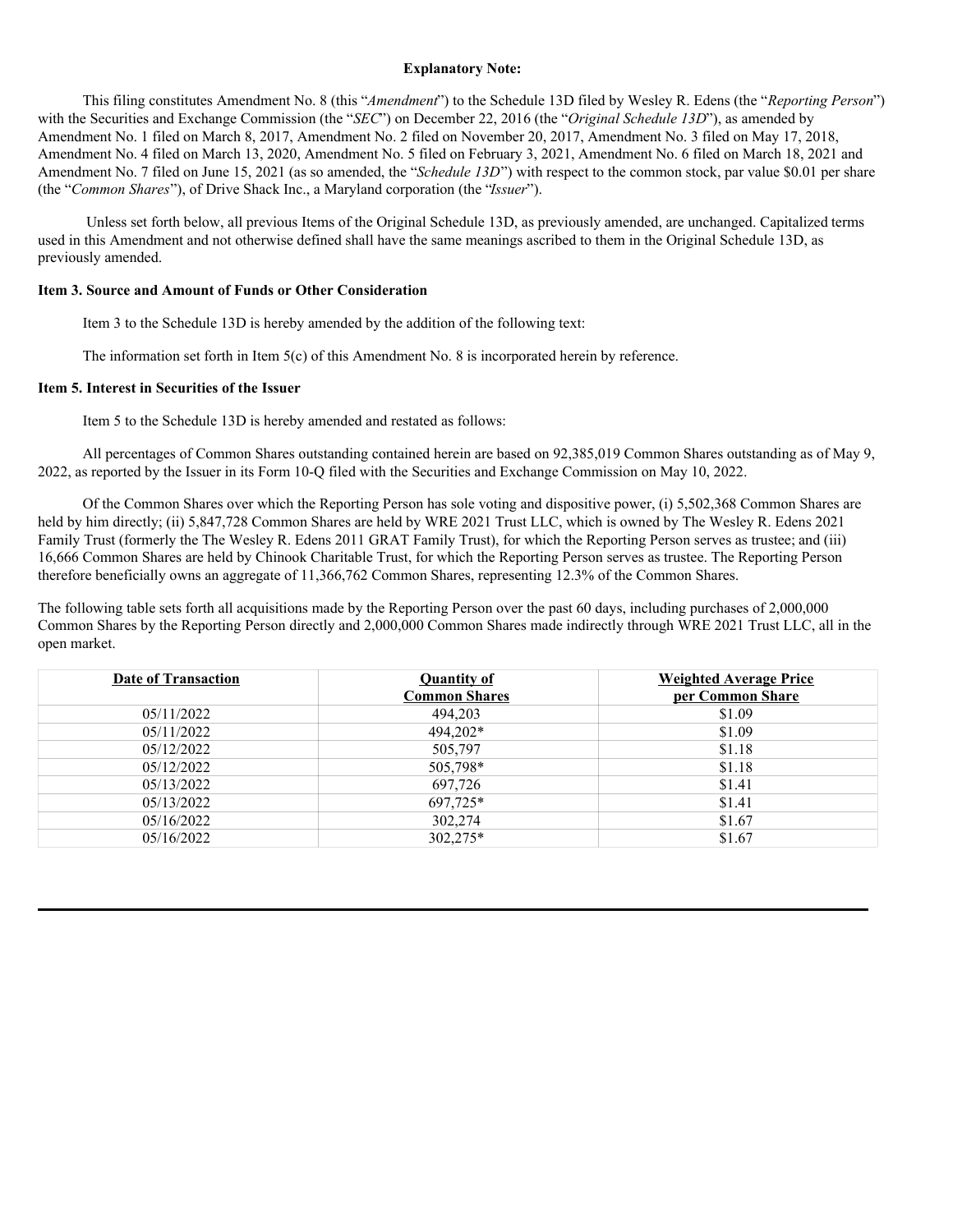\* Reflects purchases made by WRE 2021 Trust LLC.

Except for the transactions described in this Amendment, there have been no transactions in the Common Shares that were effected during the past 60 days by the Reporting Person.

Each of the above referenced trusts has the right to receive the dividends from or the proceeds of any sale of the Common Shares, as applicable, held in such trusts for the benefit of such trusts' beneficiaries. The beneficiaries of the trusts are members of the Reporting Person's family and charitable foundations.